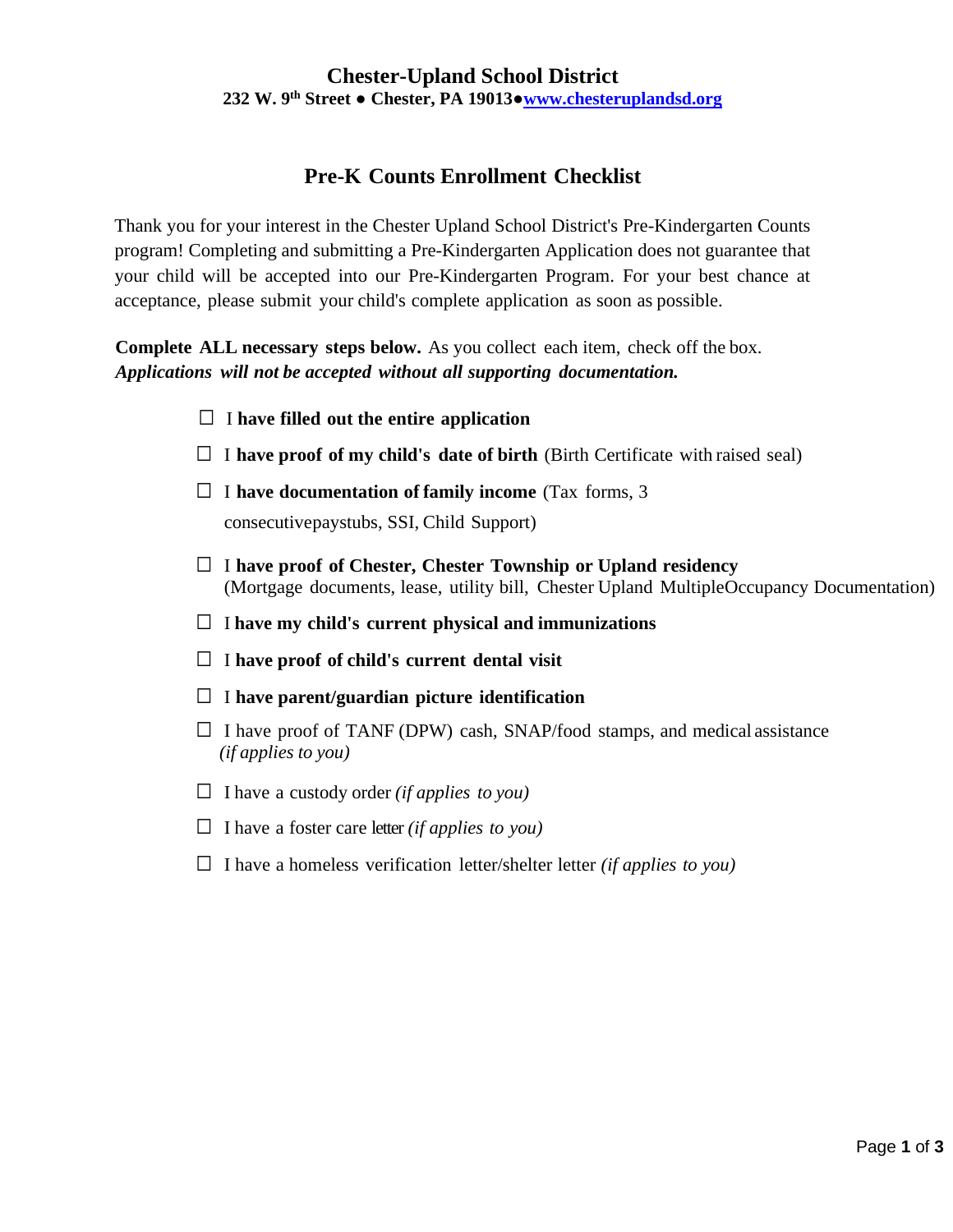## **Chester-Upland School District 232 W. 9th Street ● Chester, PA 19013●[www.chesteruplandsd.org](http://www.chesteruplandsd.org/)**

## **Pre-K Counts Enrollment Protocol for New and Returning Students**

### **Parents, please review the following steps before turning in a Pre-K packet!**

#### **Step 1**

- Complete the Enrollment Application Packet
- The following documentation must be provided:
- Completed Application
- Proof of Residency (Approved Documents for Proof of Residency, Lease, Deed, or Mortgage)
	- o **MUST be in parent or guardian's name. If you live with a resident of Chester Upland School District, a lease/deed to a property must beprovided by that resident and your application will be processed under the ChesterUpland School District Multiple Occupancy procedure. If your child lives with a resident of the ChesterUpland School District, a Parental Delegation Form must be on file and the resident must complete the application process.**
	- Valid Driver's License or State ID (2)
	- One of the Following (3)
	- Utility Bill (Water, Gas, Electric, Phone) **within 30daysshowing your current name &**
	- Current and Valid PA State Assistance VerificationForm
		- Verification of Income
			- Approved Documents for Verification of Income
			- $\cdot$  W-2
			- Tax Return
			- Foster Care Letter
			- Employer Letter
			- **3 check stubs**
			- **SSI**
			- Zero Income Letter
			- Child Support
			- County Case Message
			- TANF Printout